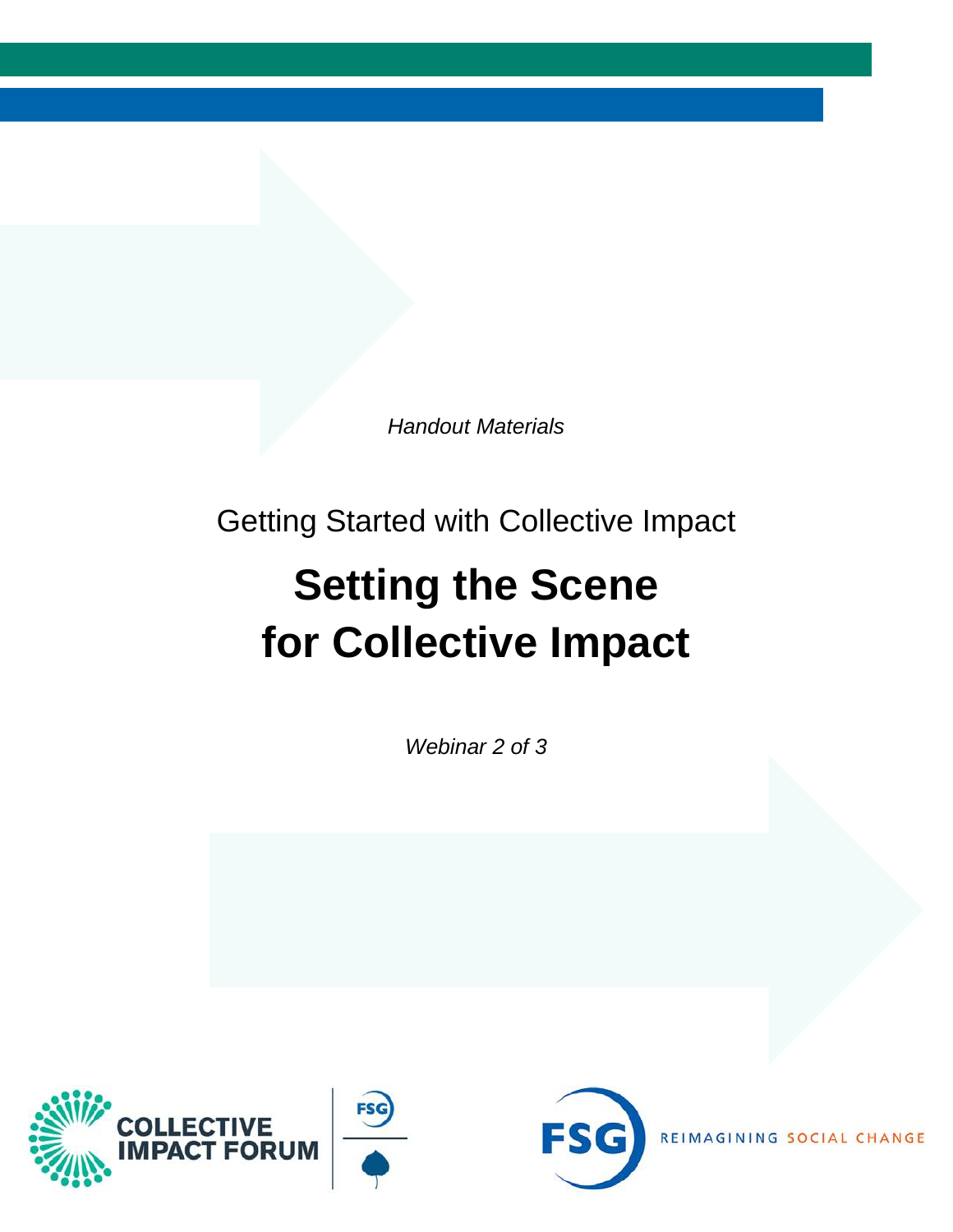### **1. Welcome**

Welcome to **"Setting the Scene for Collective Impact"** the second webinar in a three-part series on "Getting Started with Collective Impact."

This series is designed to help you learn more about starting a collective impact initiative and how to get your initiative off on the right foot. You'll hear from consultants from FSG who have helped implement dozens of initiatives as well as partner practitioners who are working "on the ground" in these initiatives.

#### **In this webinar, we'll focus on:**

- 1. How to identify champions and form a cross-sector group
- 2. How to map the landscape and use data to define the problem and make the case for change
- 3. How to include the voices of community members

In the following pages, you'll find tools and worksheets to help you through this part of the journey.

For additional resources, please visit the Collective Impact Forum at [http://www.collectiveimpactforum.org.](http://www.collectiveimpactforum.org/)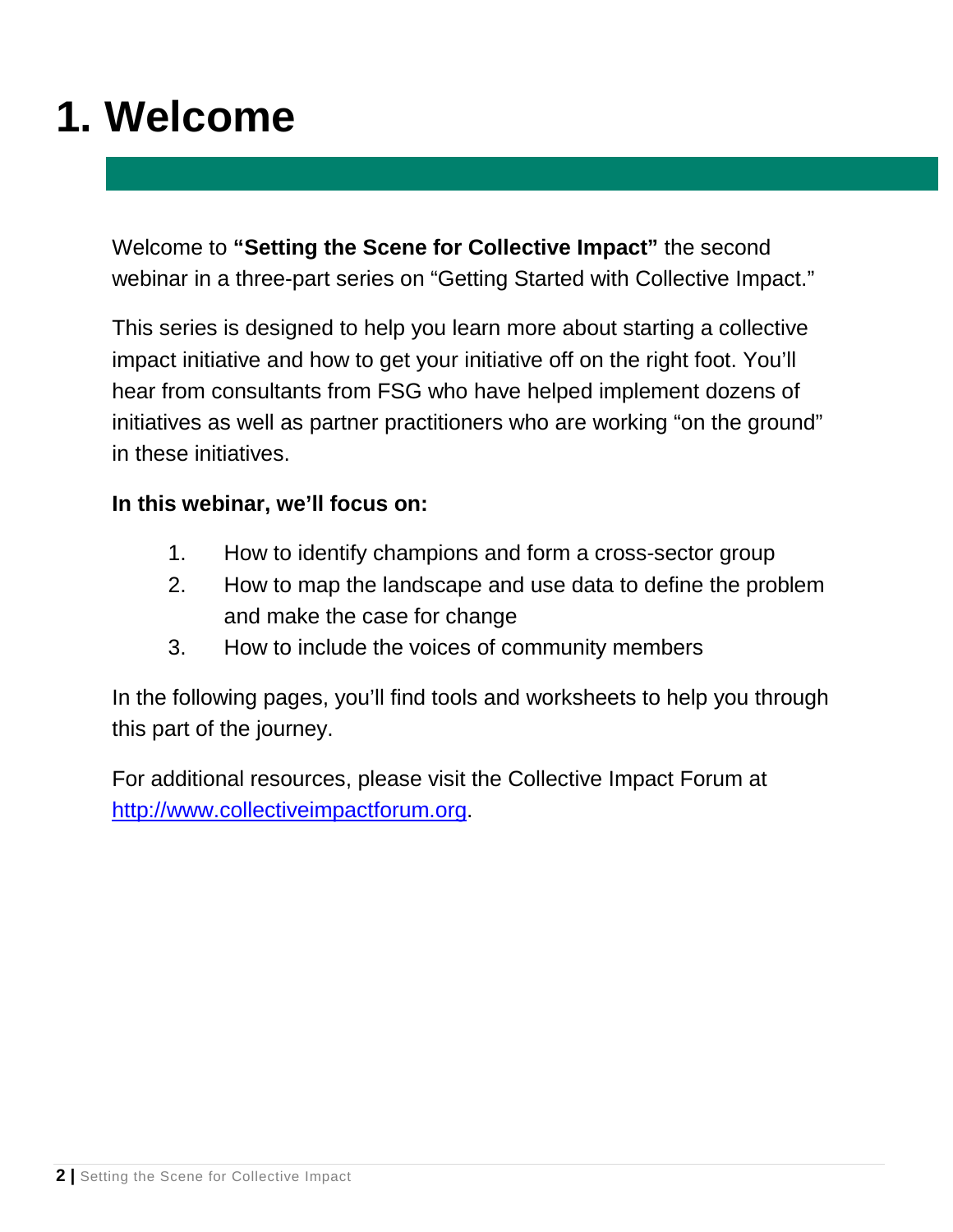## **2. Glossary of Terms**

**Community Engagement –** Working with citizens by educating, informing, collaborating, empowering, and listening to them as partners in achieving the goals of the collective impact initiative.

### *Types of engagement:*

**Broad-based Community Engagement –** Efforts to reach a large and varied set of stakeholders within a community, including the general public rather than a targeted group of experts, leaders, or special interest groups

**Targeted Engagement –** Effort to engage a particular group, often one that is under-represented or otherwise not engaging in an initiative without such a specialized effort.

**Stakeholder –** An individual with influence over or interest in a social issue or event. This interest is often due to a perceived potential impact of the issue on something that the individual values.

**Steering Committee –** A group comprised of cross-sector community partners representative of the relevant ecosystem that provides strategic direction for the Collective Impact initiative and champions its work. Alternative terms for this group include Advisory Group, Advisory Council, and Leadership Table.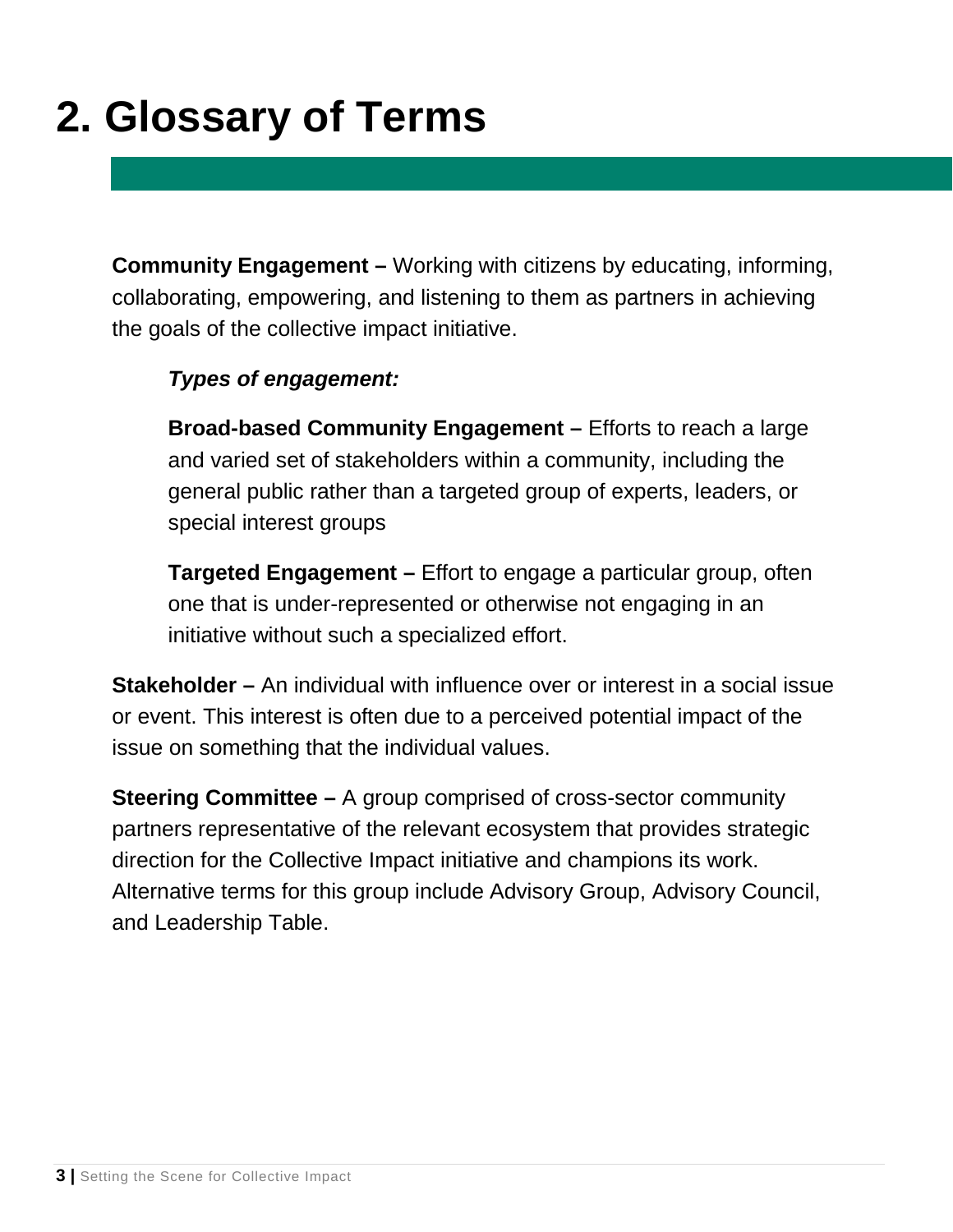## **3. Steering Committees**

### **Responsibilities**

Steering committees have several responsibilities, including:

- **Providing strategic guidance, vision, and oversight**
	- ‒ Refine common agenda as needed, including problem definition, goals, and indicators.
	- ‒ Use data to inform strategy development and learning.
	- ‒ Track progress of work using agreed-upon indicators.
	- ‒ Foster connections within (e.g., among working groups) and outside the coalition (e.g., with other community initiatives) to ensure coordination and efficiency.

### • **Providing leadership**

- ‒ Champion the effort broadly in the community.
- ‒ Where relevant, align the work / interventions of my organization to the goals, indicators, and strategies.
- ‒ Share own organization's data coalition.
- ‒ Participate in sustaining the coalition's capacity and energy.
- Commit to providing ongoing guidance to backbone as they work with all partners to implement the common agenda.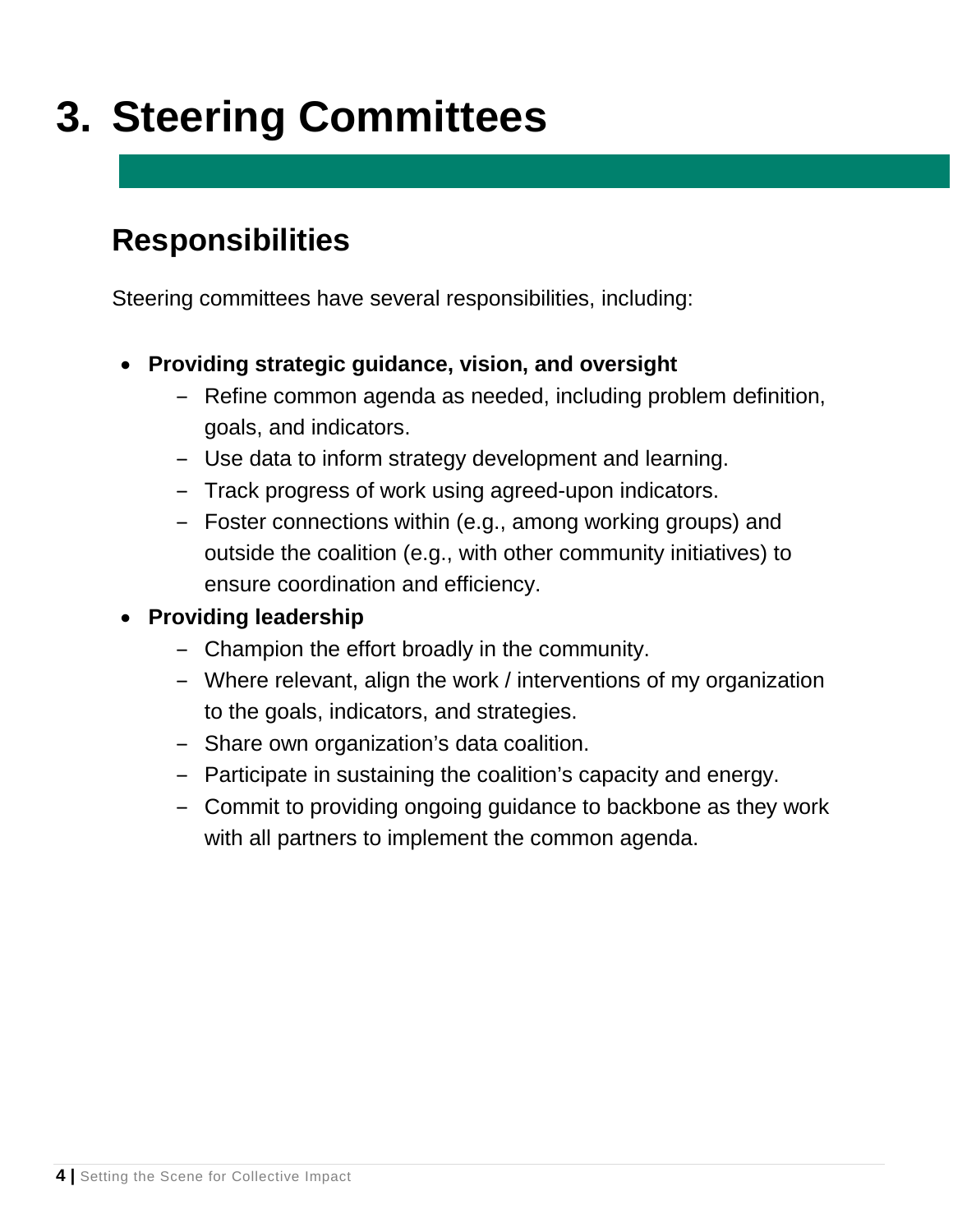### **Best Practices**

The following best practices will keep your initiative on the right track:

| Two co-chairs                  | Diverse, cross-<br>sectoral membership | Regular<br>communication        |
|--------------------------------|----------------------------------------|---------------------------------|
| Meetings at<br>least quarterly | <b>Coordinated activities</b>          | Report-outs to the<br>community |

### **Who to Invite**

Starting with good data will help you determine who to invite:

### **1. Demographics**

- What does your community look like?
- Who does the problem impact?

#### **2. Important Stakeholders**

- Which organizations participate in the systems you are targeting?
- Who can bring others along?

### **3. Information About the Problem**

- What is the geographic extent of the problem?
- What are the major drivers of the problem?



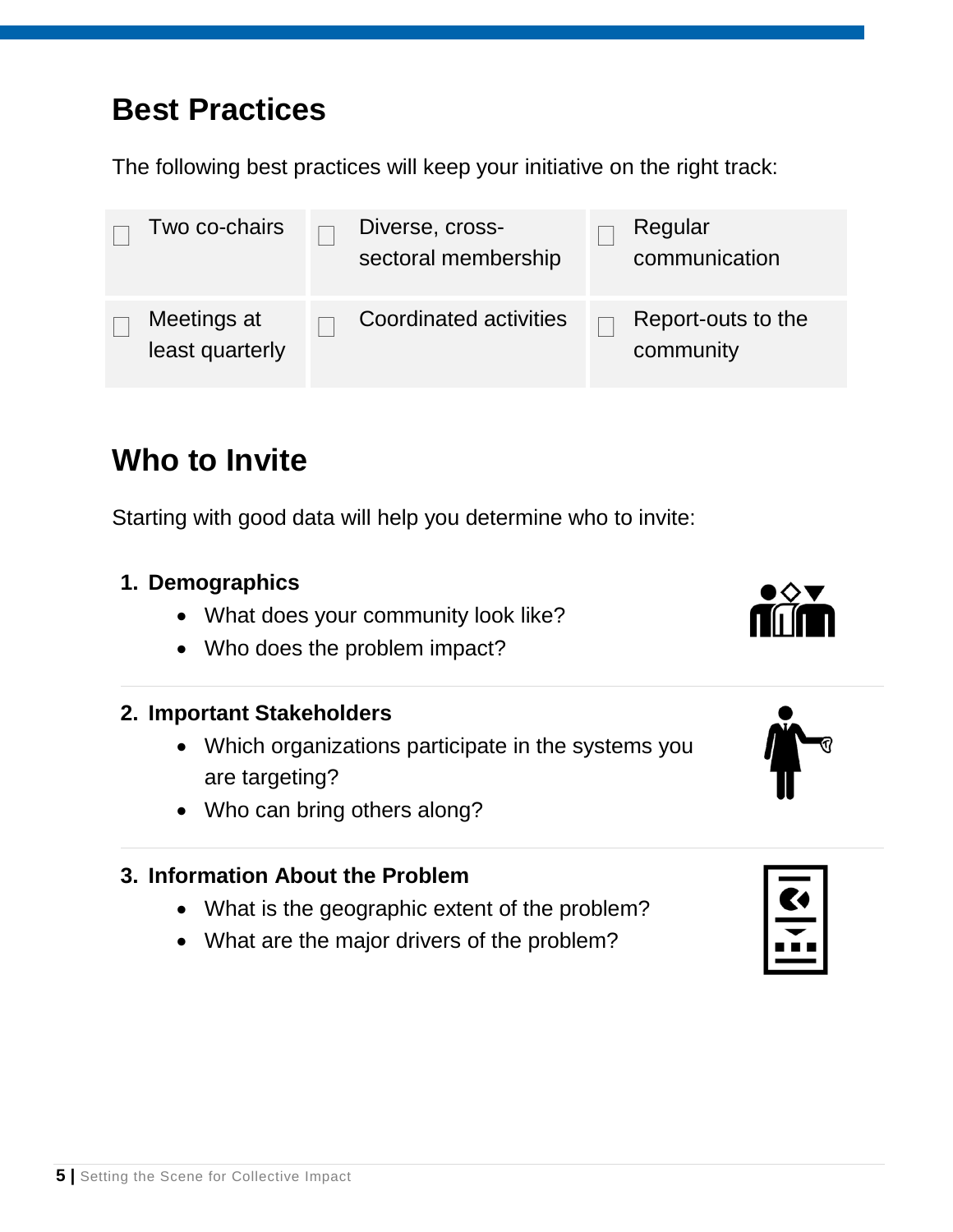Ideal characteristics of those in the steering committee are:

| <b>Decision</b><br>makers | Influential champions           |  | Passionate with a<br>sense of urgency |
|---------------------------|---------------------------------|--|---------------------------------------|
| Representative            | Committed                       |  | Focused on the<br>greater interest    |
|                           | Content expertise/practitioners |  |                                       |

### **Get Them to Come**

Come prepared to your conversation with:

- **1. Data on the Problem:** Compelling quantitative data that describes scope of the problem, and qualitative data that puts a face on the impact in the community
- **2. The Unique Role Their Organization Plays:** What perspective will this organization/individual bring, that no other can?
- **3. Information about Collective Impact:** How is this approach different from prior attempts at collaboration?
- **4. Who else is at the Table:** What individuals/organizations are there? What made them decide to come?



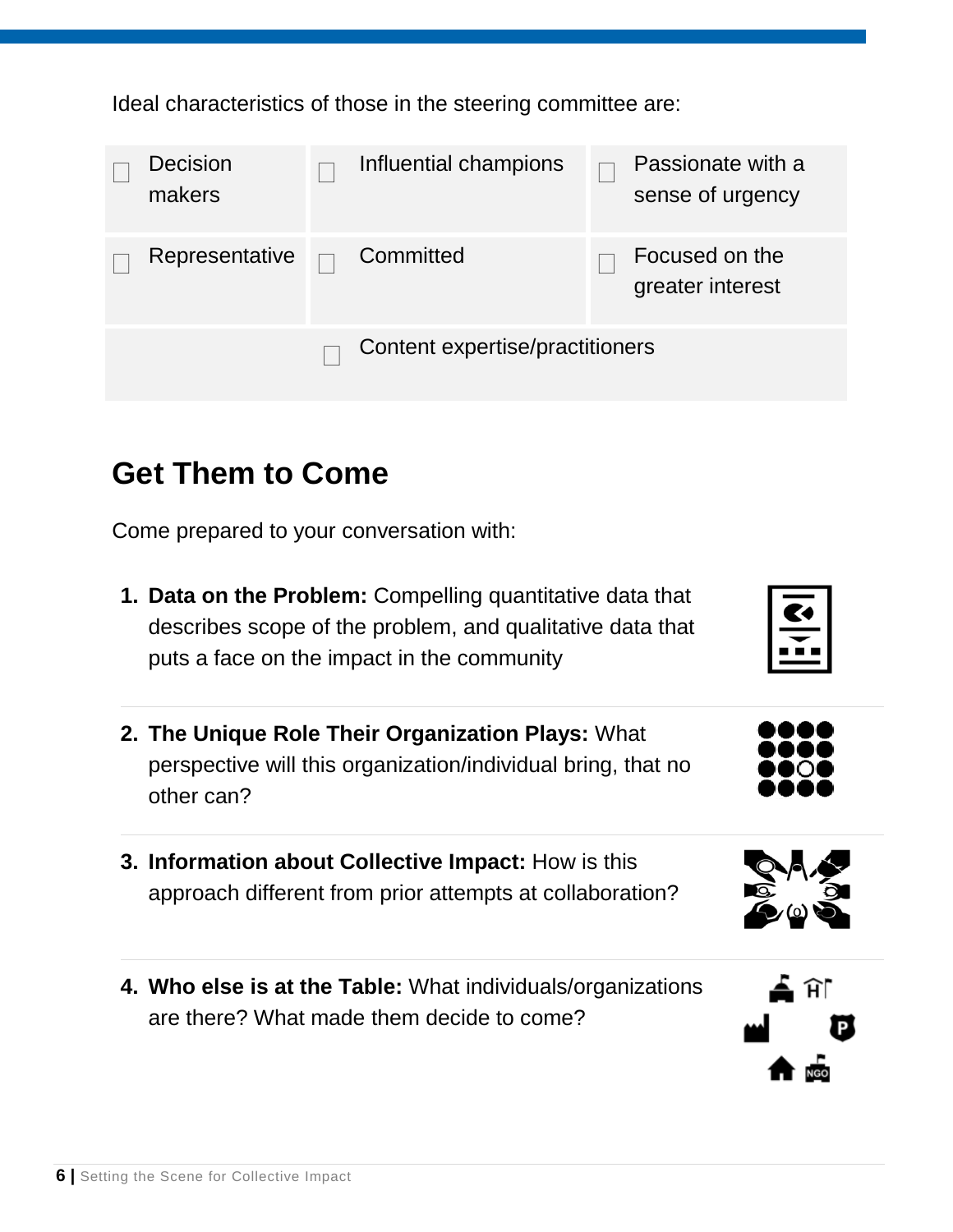Best practices for your in-person invitation include:

| Describe the purpose for<br>having a CI effort on this<br>issue           | Identify the unique perspective<br>and/or expertise that the invitee<br>will bring |
|---------------------------------------------------------------------------|------------------------------------------------------------------------------------|
| Describe the role and<br>responsibility of a steering<br>committee member | Share the commitment expected in<br>terms of time and leadership                   |

Steering committee lessons learned:

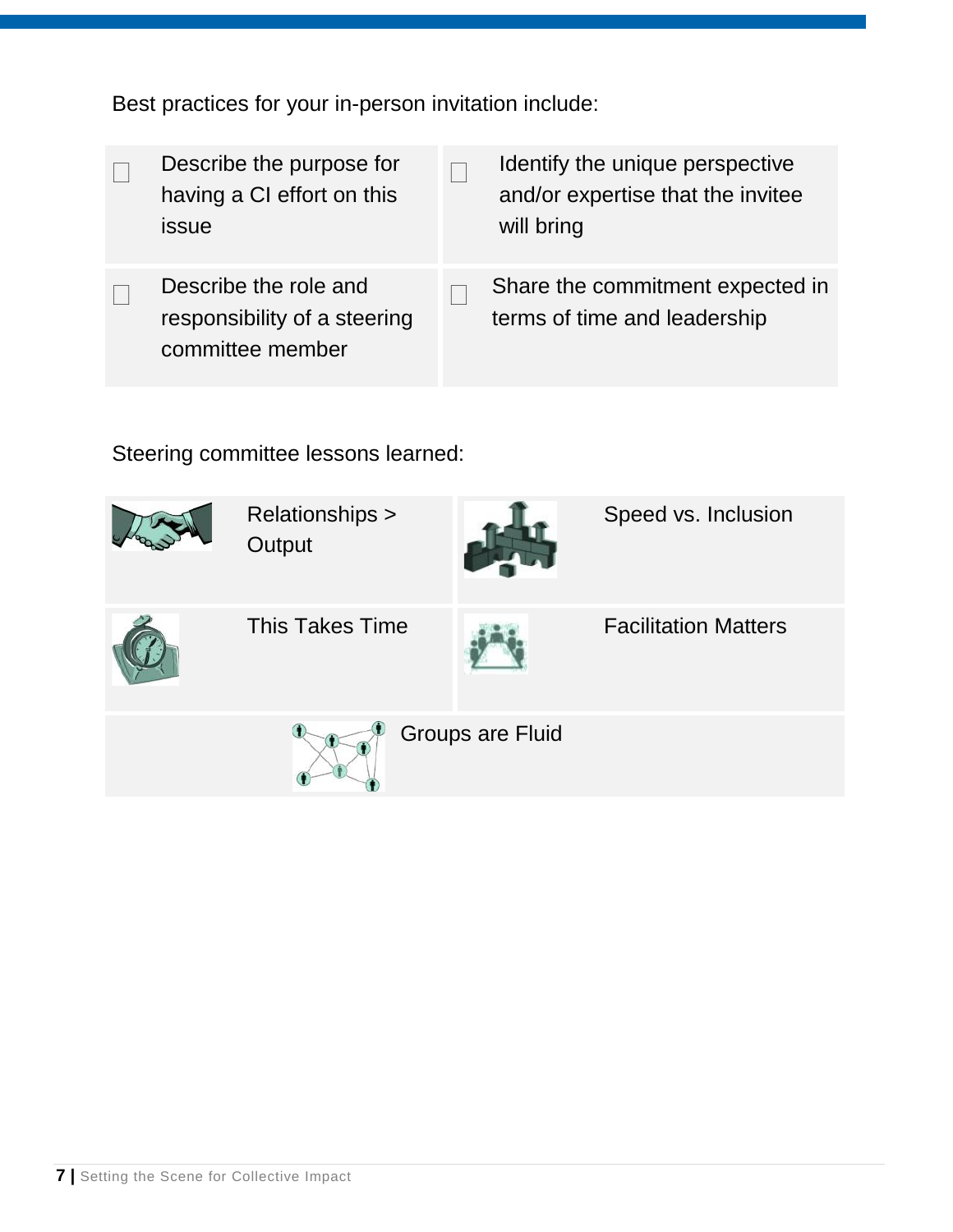# **4. Community Engagement**

#### Community engagement happens along a spectrum:

| Inform<br>Consult |  |  |  |
|-------------------|--|--|--|
|-------------------|--|--|--|

ivolve

Collaborate

Co-Lead

|                           | Inform                                                                                                                                                           | <b>Consult</b>                                                                                                                                             | <b>Involve</b>                                                                                                                                   | <b>Collaborate</b>                                                                                                                              | Co-Lead                                                                                                                                         |
|---------------------------|------------------------------------------------------------------------------------------------------------------------------------------------------------------|------------------------------------------------------------------------------------------------------------------------------------------------------------|--------------------------------------------------------------------------------------------------------------------------------------------------|-------------------------------------------------------------------------------------------------------------------------------------------------|-------------------------------------------------------------------------------------------------------------------------------------------------|
| Objective of the Approach | To provide the<br>public with<br>balanced and<br>objective<br>information to<br>assist them in<br>understanding<br>the problem,<br>alternatives, or<br>solutions | To gather<br>feedback from<br>targeted<br>stakeholders<br>on the<br>project's<br>goals,<br>processes,<br>shared<br>metrics, or<br>strategies for<br>change | To work<br>directly with<br>stakeholders<br>continuously<br>to ensure<br>that<br>concerns are<br>consistently<br>understood<br>and<br>considered | To partner<br>with<br>stakeholders<br>in each<br>aspect of the<br>decision<br>including the<br>development<br>of alternatives<br>and priorities | To place final<br>decision<br>making in the<br>hands of<br>stakeholders so<br>that they drive<br>decisions and<br>implementation<br>of the work |
| Examples                  | Email<br>newsletters<br>Send press<br>releases<br>announcing<br>progress<br>milestones                                                                           | Ask for input<br>on initiative<br>strategies<br>Invite to small<br>group or<br>individual<br>presentations<br>about initiative                             | Invite to join<br>Working<br>Groups or<br>an advisory<br>body for the<br>initiative<br>Partner in<br>policy<br>advocacy                          | Appoint to a<br>leadership<br>role on a<br>Working<br>Group to help<br>shape<br>strategies                                                      | Invite to join the<br>Steering<br>Committee<br>and/or similar<br>body with<br>decision<br>making power<br>in the initiative                     |

*Source: Adapted from Tamarack Institute Community Engagement Continuum*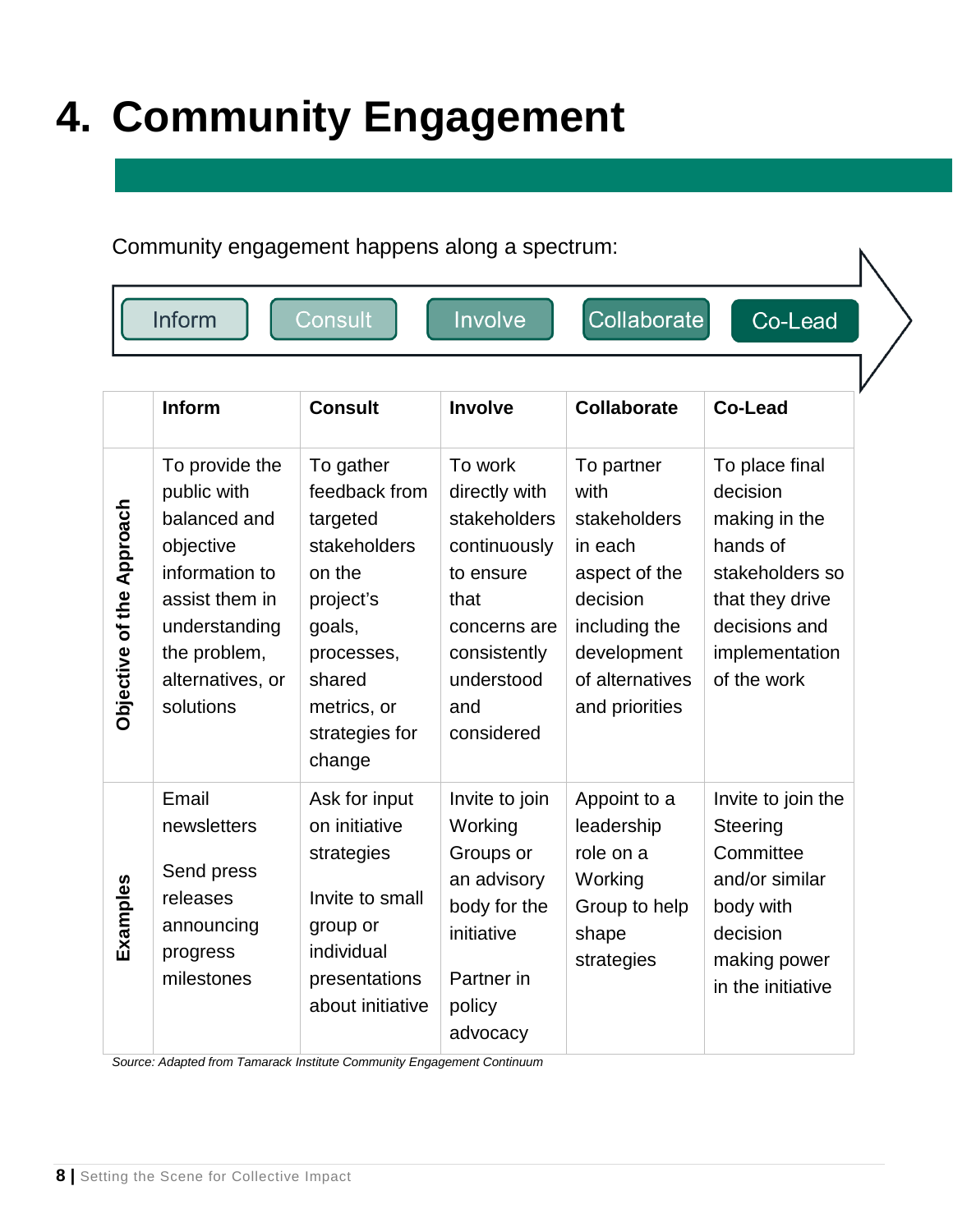The below table illustrates examples of each approach:

|                                                         | <b>Inform</b>                                              | <b>Consult</b>                                                         | Involve                                                                     | Collaborate                                                        | Co-Lead                                                      |
|---------------------------------------------------------|------------------------------------------------------------|------------------------------------------------------------------------|-----------------------------------------------------------------------------|--------------------------------------------------------------------|--------------------------------------------------------------|
| <b>Engagement Goals</b>                                 |                                                            |                                                                        |                                                                             |                                                                    |                                                              |
| <b>Understand</b><br>system<br>challenges               |                                                            | Surveys or<br>interviews<br>about lived<br>experience                  | Engage new<br>voices in<br>working groups                                   |                                                                    | Invite to join<br>steering<br>committee                      |
| <b>Co-create</b><br>solutions                           |                                                            | <b>Interviews</b><br>about<br>strategies for<br>change                 |                                                                             | Recruit<br>community<br>members to<br>lead working<br>groups       | Enlist to<br>co-direct<br>strategies as<br>WG co-chairs      |
| <b>Verify the</b><br>direction                          |                                                            | Public meeting<br>to solicit<br>reactions to<br>draft common<br>agenda |                                                                             |                                                                    |                                                              |
| <b>Expand</b><br>reach                                  | Press / ad<br>campaign                                     |                                                                        |                                                                             | Make grants to<br>develop and<br>implement<br>change<br>strategies | Add SC<br>members to<br>represent<br>missing<br>perspectives |
| <b>Build</b><br>community<br>capacity to<br>lead change | Provocative<br>media<br>campaign;<br>Community<br>training |                                                                        | Enlist as<br>spokespersons;<br>enlist as trainers<br>(train the<br>trainer) |                                                                    |                                                              |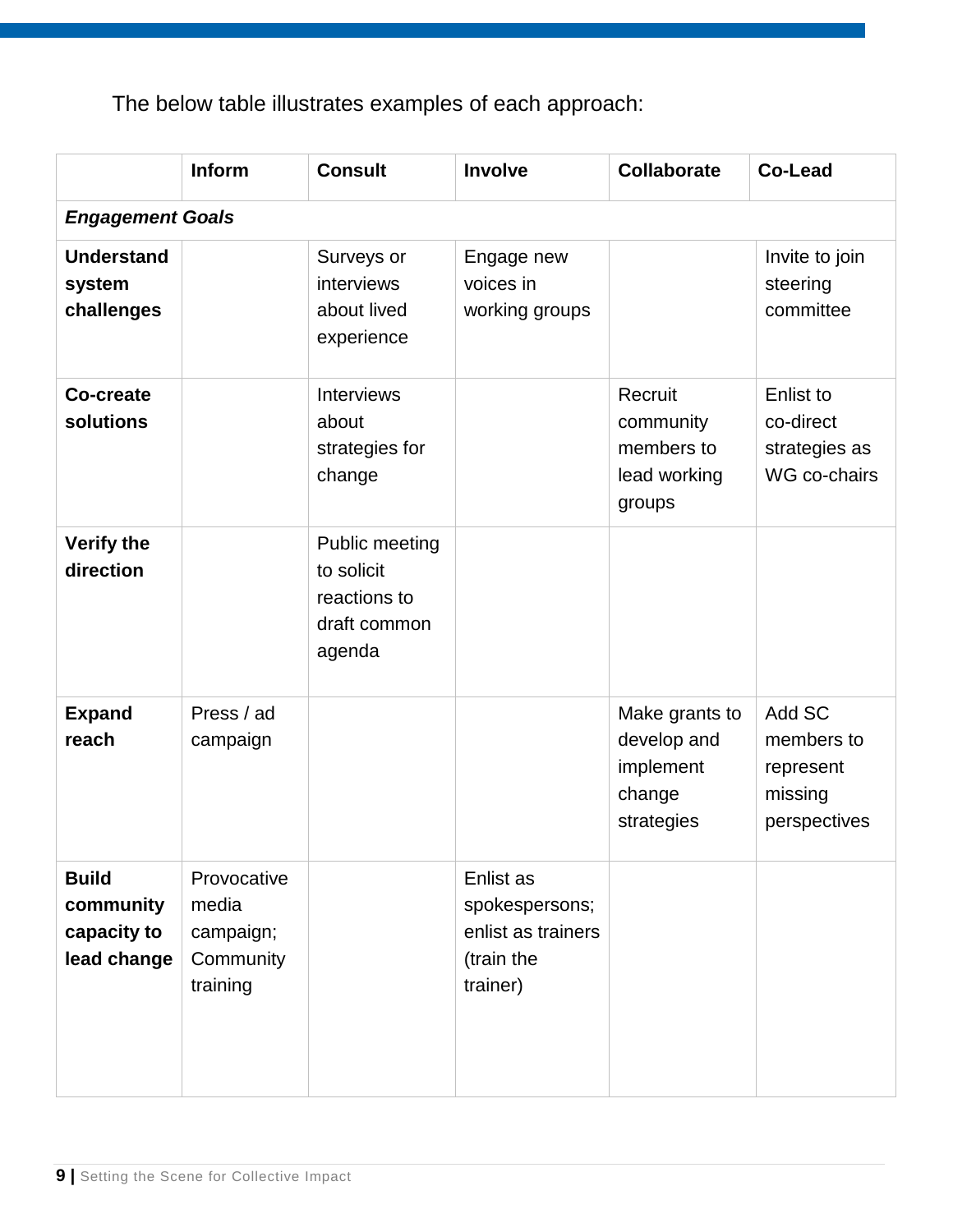There are three key challenges to effective engagement:



- 1. Understanding who to engage and how
- 2. Balancing efficiency and effectiveness
- 3. Overcoming obstructive norms

Essential engagement steps include:

- **1. Defining Your Community:** Who is living with the impact of the problem each day? What demographic and geography is impacted?
- **2. Addressing Tension:** Are there groups that have traditionally not been engaged? Create a safe place for honest discussion between and among groups.
- **3. Getting Feedback:** Ask your community to hold you to account for the work. Have they felt heard? If not, why not? There is always time to learn together and adjust.
- **4. Choosing the Right Methods:** First, determine your *intent or goal* in engaging community. The method should follow from your intended outcome.







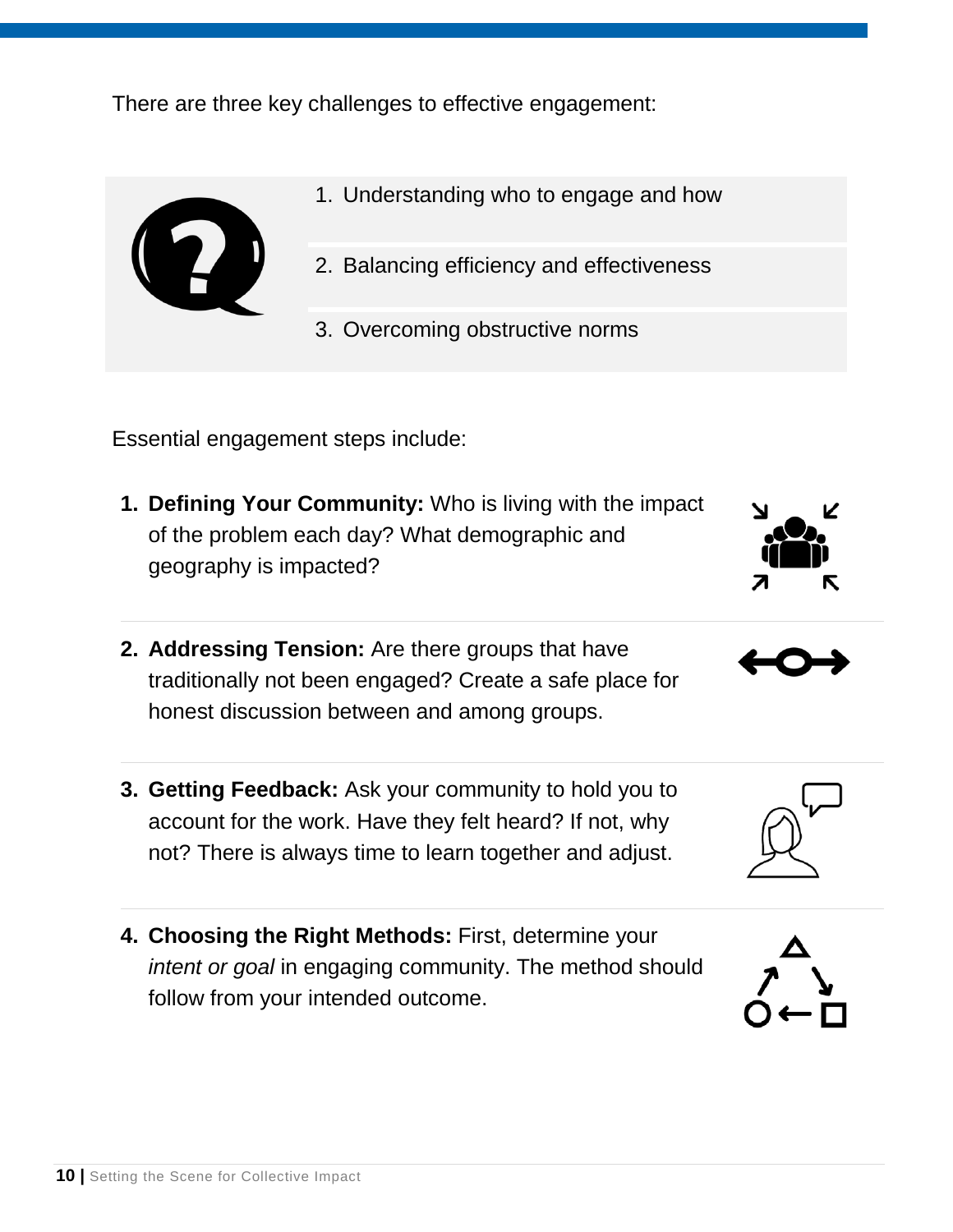### **5. Notes**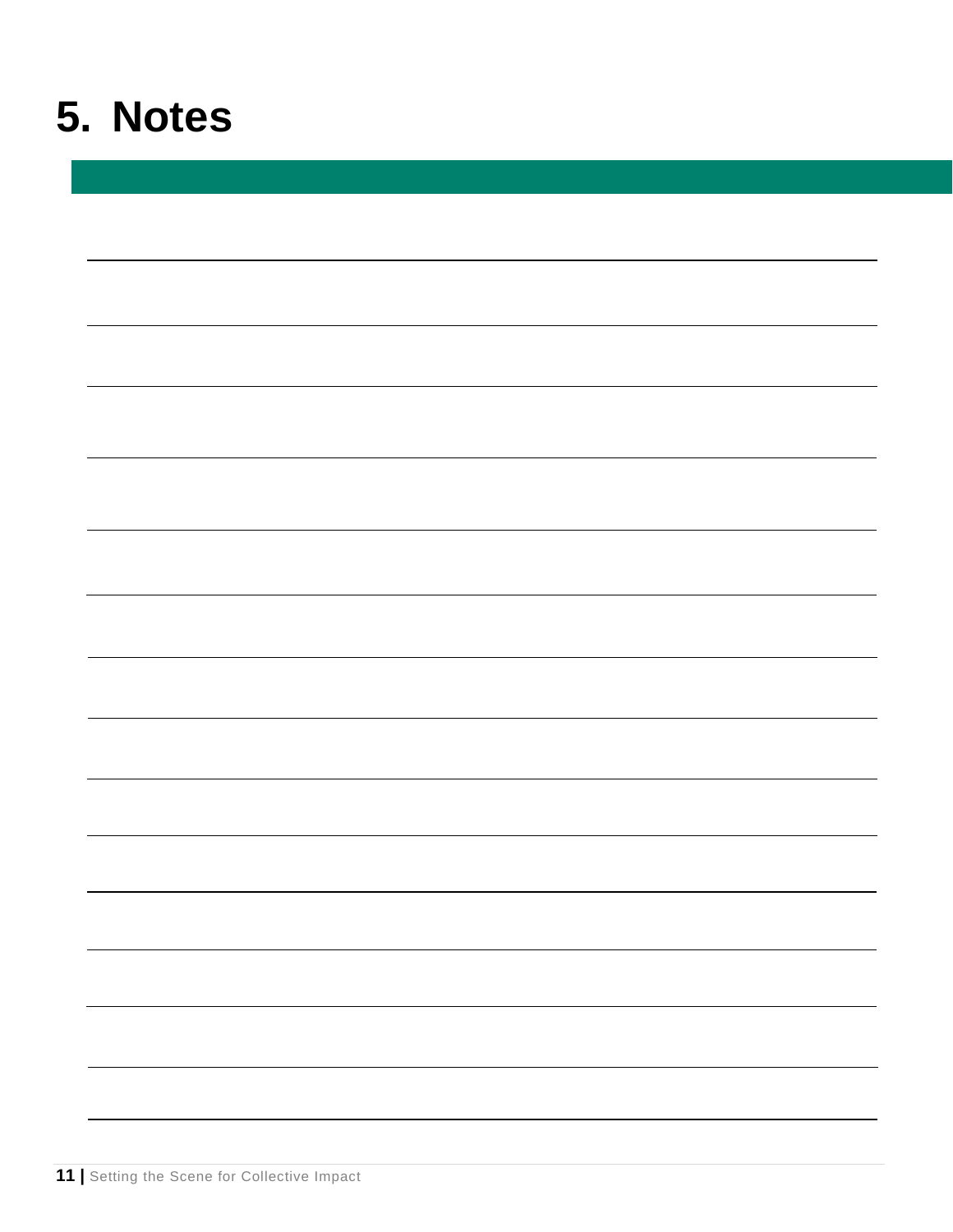# **6. Upcoming Trainings**

Once you have your steering committee positioned, how do you bring together everyone's viewpoints and passions toward solving one problem? Join us for our upcoming webinar to learn more about next steps for your initiative.

### **November 3, 2015 – [Collaborating to Create a Common Agenda](http://online.krm.com/iebms/coe/coe_p2_details.aspx?oc=10&cc=00857603&eventid=22749&m=cif)**

In this webinar, you'll learn:

- How to get to a common understanding of the problem being addressed
- How to conduct research and identify potential indicators for progress
- How to establish ownership and buy-in from key stakeholders and implementers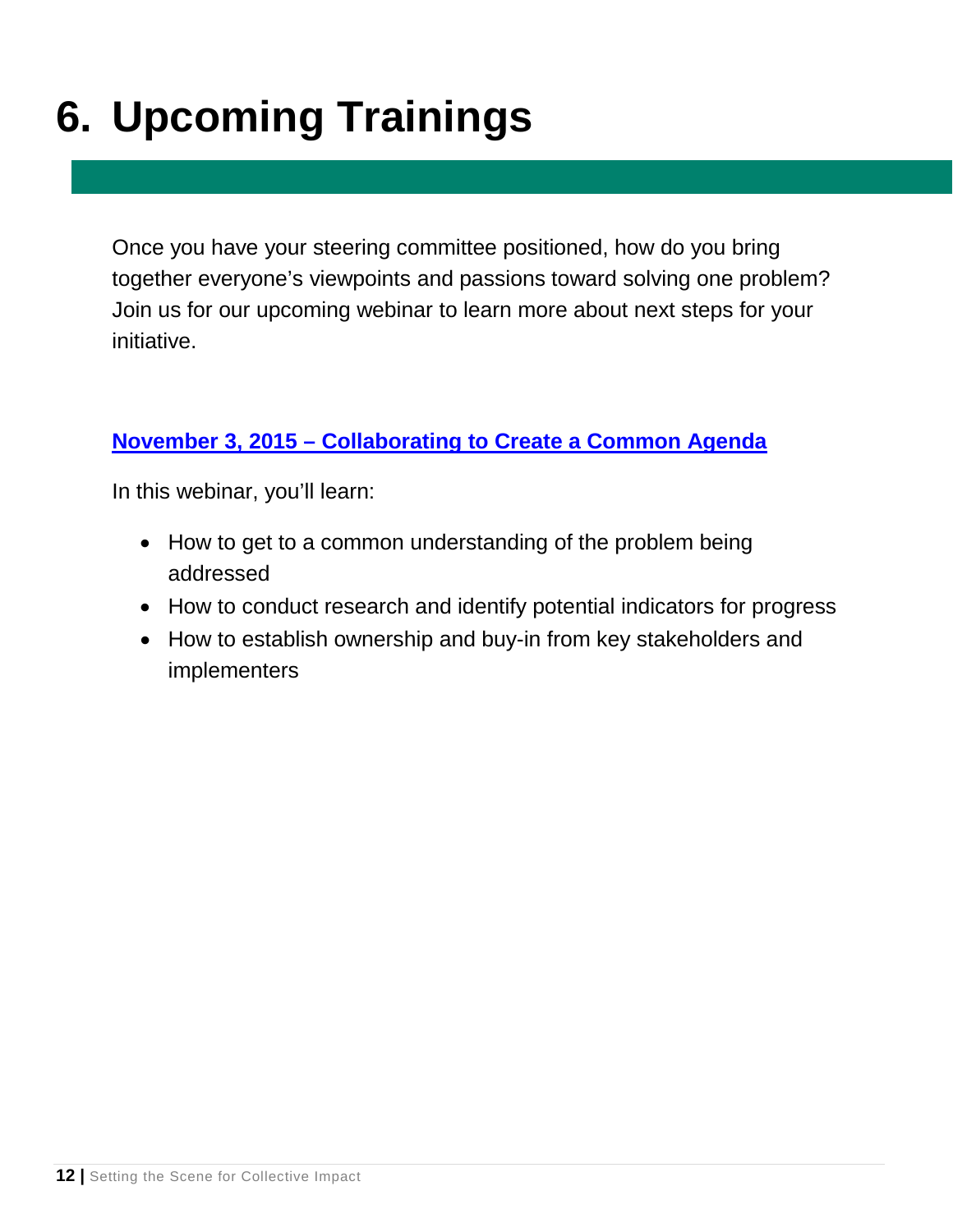## **7. Resources**

### **[Steering Committee Toolkit](http://collectiveimpactforum.org/resources/tools-steering-committees)**

#### *Tool*

This toolkit includes a number of tools for the formation of a Steering Committee:

- A guide for identifying steering committee members
- Descriptions of steering committee member responsibilities
- A steering committee governance agreement
- Sample steering committee meeting agendas
- Discussion guides

### **[What Keeps Steering Committee Members Coming to Meetings?](http://collectiveimpactforum.org/blogs/10276/what-keeps-steering-committee-members-coming-meetings-hint-f-words)** *Blog*

In this blog, FSG's Abi Ridgway explores five factors she has seen that made meetings valuable to steering committee members.

### **[It's About the Community: Why Community Engagement and Process](http://collectiveimpactforum.org/resources/it%E2%80%99s-about-community-why-community-engagement-and-process-matter-collective-impact)  [Matter in Collective Impact](http://collectiveimpactforum.org/resources/it%E2%80%99s-about-community-why-community-engagement-and-process-matter-collective-impact)**

#### *Webinar*

This webinar explores why it is important to involve the community actively, how it can be done within a collective impact initiative, and the challenges and pitfalls of engaging the community.

### **[Roundtable on Community Engagement and Collective Impact](http://collectiveimpactforum.org/resources/roundtable-community-engagement-and-collective-impact)** *Article*

From *Collective Insights on Collective Impact*, this article documents a roundtable discussion between scholars and practitioners as they explore why it is important to involve the community actively, how it can be done within a collective impact initiative, and the challenges and pitfalls of engaging the community.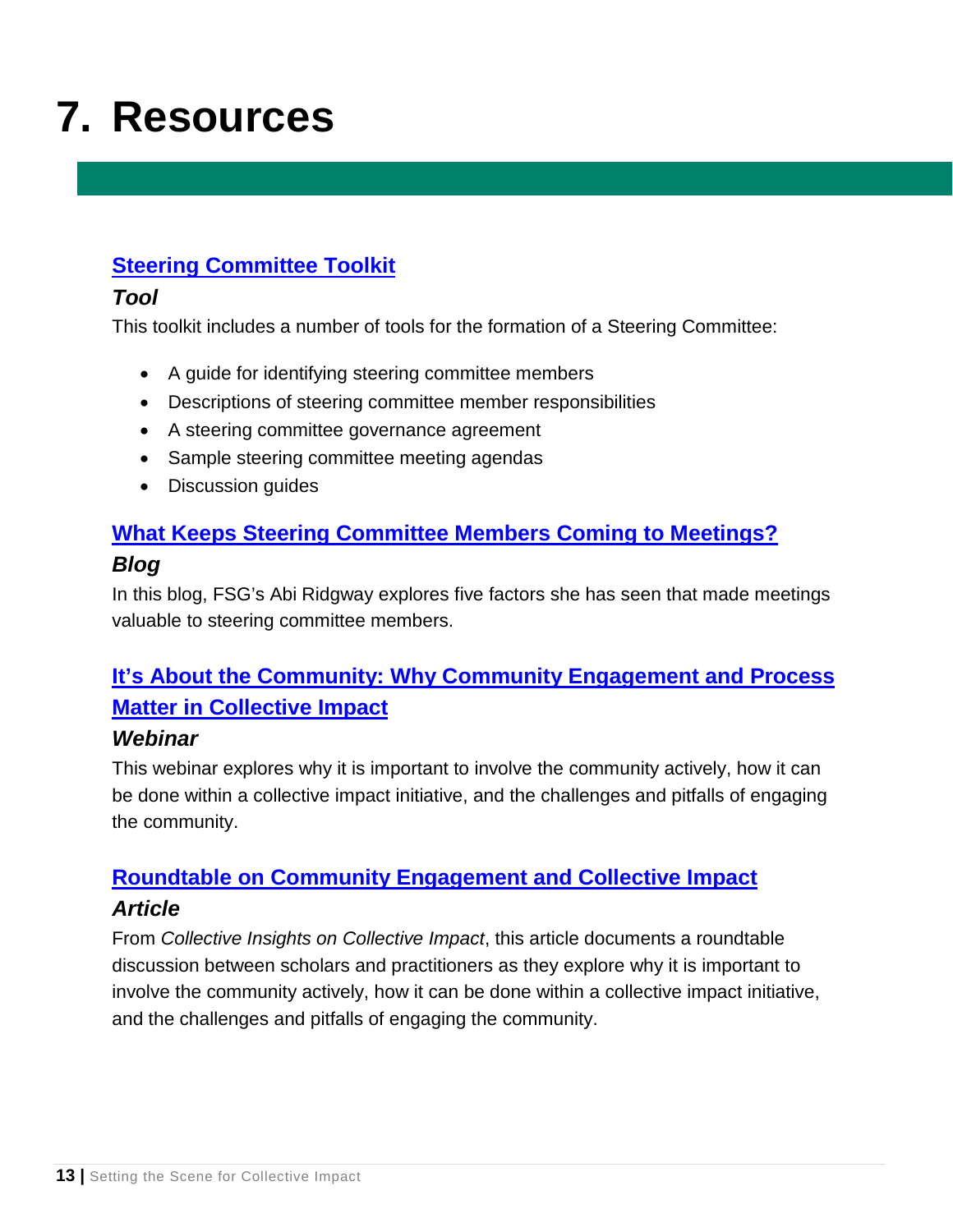### **[At the Speed of Trust –](http://collectiveimpactforum.org/blogs/51506/speed-trust-%E2%80%93-part-2) Part 2**

### *Blog*

FSG's Cara Priestly describes the approaches the initiative she was working with committed to in order to build trust with community stakeholders.

### **[Advancing Racial Equity through Community Engagement in](http://collectiveimpactforum.org/resources/advancing-racial-equity-through-community-engagement-collective-impact)  [Collective Impact](http://collectiveimpactforum.org/resources/advancing-racial-equity-through-community-engagement-collective-impact)**

#### *Webinar*

Living Cities hosts this webinar on racial equity. Tackling racial inequalities head on is critical to dramatically improving results for low-income people. This webinar explores applying a racial equity lens to community engagement and collective impact work.